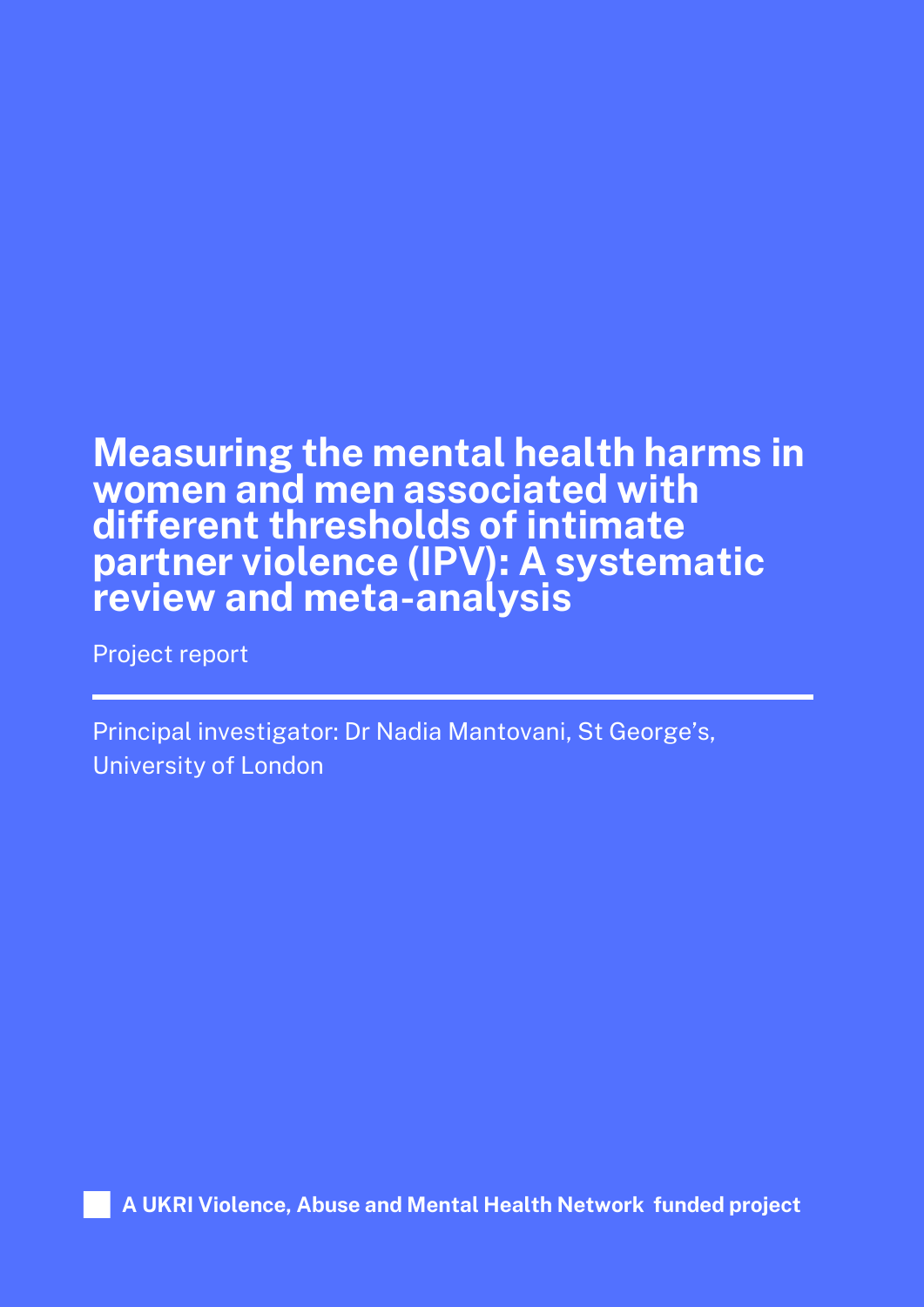## **Project background**

This project was funded by the UKRI Violence, Abuse and Mental Health Network as part of its workstream on the theme of measurement of violence, abuse and mental health.



#### Project team:

- Dr Nadia [Mantovani,](https://sgul.academia.edu/NadiaMantovani) St George's, University of London
- Dr Angela [Sweeney,](https://www.kcl.ac.uk/people/angela-sweeney) St George's, University of London
- Prof Steve [Gillard](https://www.city.ac.uk/about/people/academics/steve-gillard), City, University of London
- [Dr](https://www.sgul.ac.uk/profiles/sarah-white) Sarah [White,](https://www.sgul.ac.uk/profiles/sarah-white) St George's, University of London
- [Dr.](https://www.city.ac.uk/about/people/academics/jacqueline-sin) [Jacqueline](https://www.city.ac.uk/about/people/academics/jacqueline-sin) Sin, City, University of London
- Joanna [Sharpen,](https://www.linkedin.com/in/josharpen?original_referer=https%3A%2F%2Fuk.linkedin.com%2F&originalSubdomain=uk) Against Violence and Abuse (AVA)
- [Emma](https://aru.ac.uk/people/emma-brett) Brett, Anglia Ruskin University

#### Project partners:

- Anglia Ruskin University: Emma Brett
- UTE University, Research Centre in Public Health and Clinical Epidemiology (CISPEC), Ecuador Associate Cochrane Centre:
- AVA (Against Violence & Abuse): Camila Montesinos Guevara
- Survivor panel: Naima Iqbal, Alicia Khan and Concetta Perot

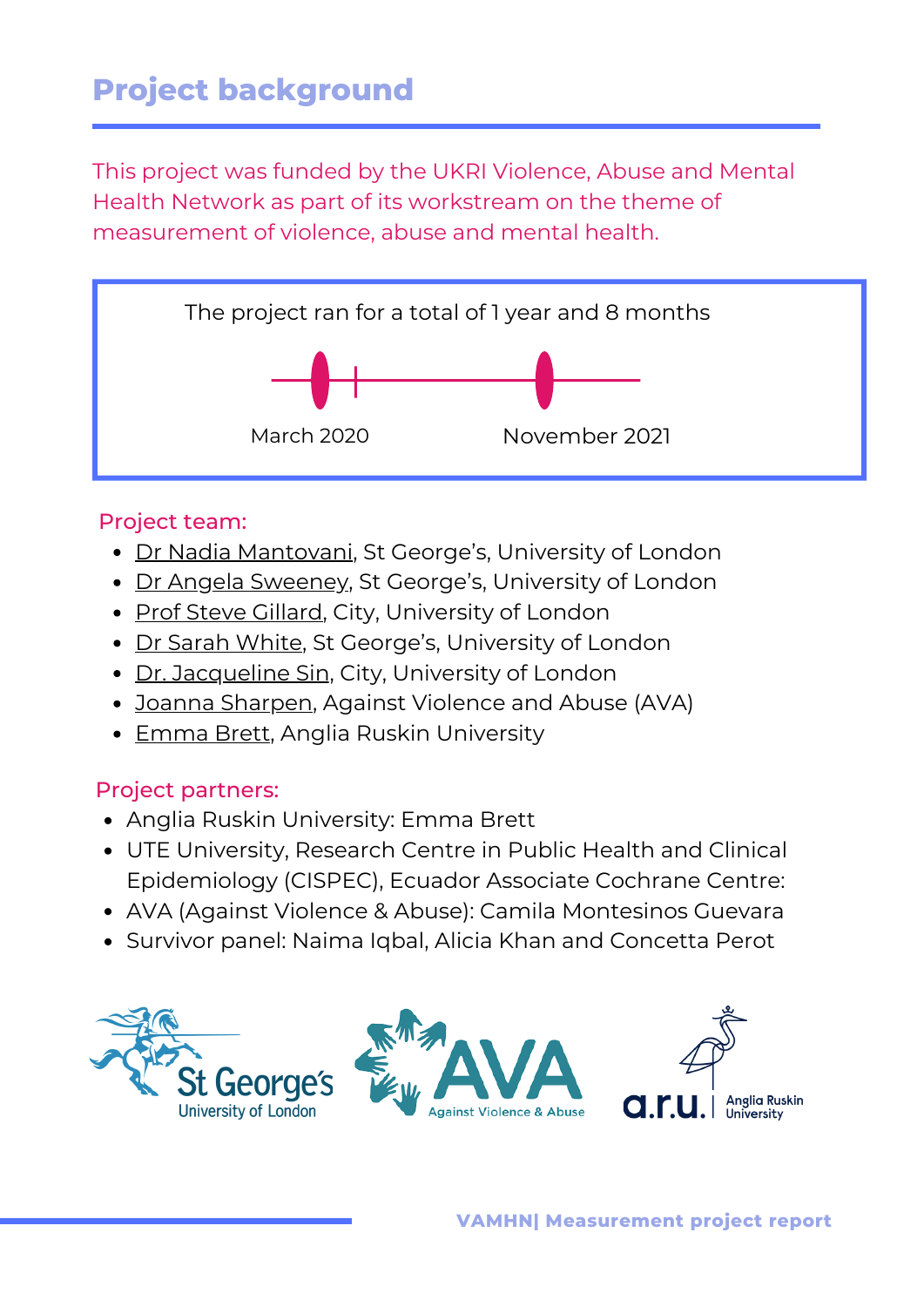## Background

Intimate partner violence (IPV) includes physical and non-physical acts/behaviours such as sexual, psychological, controlling and coercive behaviours. These can be single or repeated acts perpetrated by an intimate partner who may or may not be living together in the same household. The impact resulting from violence and abuse is known to persist over time, particularly, the long-term impact is associated with an increased risk of developing anxiety, psychological distress, post-traumatic stress disorder (PTSD) symptoms, and suicide attempts. The association between violence and mental health problems warrants further research to understand these associations, and to develop strategies to prevent violence.

### Methods

We used systematic review and meta-analysis methods to synthesise results from relevant studies that looked at the impact of violence and abuse on the mental health of men and women. Panel meetings with survivors were held at several key points through the review.

### Results

Experiencing any form of IPV in the past year is very common among women; particularly women in the community (recruited from non-clinical settings), those seeking help from health services, and pregnant women. Psychological violence was the most common form of violence experienced by both women and men. Sexual violence was the least reported form of violence experienced by men. Compared to women who had not experienced violence in the past year, those who had experienced it, had a much higher risk of developing mental health problems, primarily, posttraumatic stress disorder (PTSD), depression, and feeling suicidal. The more severe the physical or psychological abuse, the greater the impact on women's mental health, particularly for PTSD.

# Conclusions

Both men and women reported high prevalence of IPV in the past year, nevertheless, gender disparities were found with men being at a significantly lower risk of experiencing IPV. The reported negative effects on respondents' mental health, suggest that clinical practice and programmes are needed to prevent violence. Further research should examine gender differences on the impact of IPV on mental health.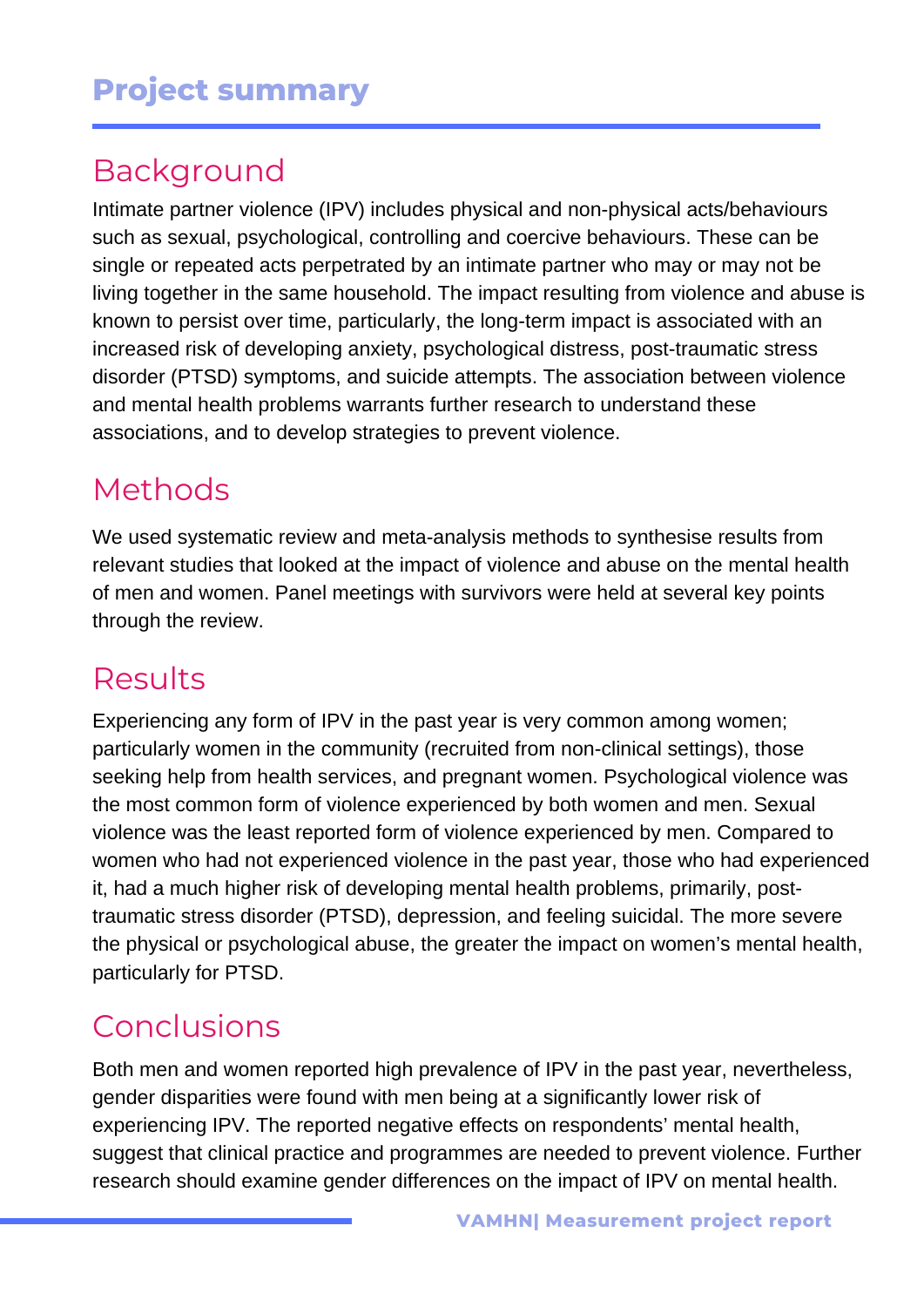#### **Key messages**

# Top 3 key messages from the project





Data pooled for this study clearly indicates that that both men and women report high levels of IPV; it remains however that men do not report experiencing levels of IPV as high as women.

The association between experience of IPV in the last year and mental health outcomes is strongest for PTSD, OR= 3.49, then depression OR=2.97, and suicidal thoughts OR=2.95. We identified medium correlations between severity of PTSD and severity of physical violence r=0.41, between PTSD and severity of psychological violence, r=0.40, and between suicidal thoughts and severity of sexual violence r=0.40.





We were unable to conduct the systematic review our survivor panel wanted due to a lack of data on non-medicalised impacts (e.g. social impacts, intersectionalities) suggesting an urgent need for quantitative research in these areas.